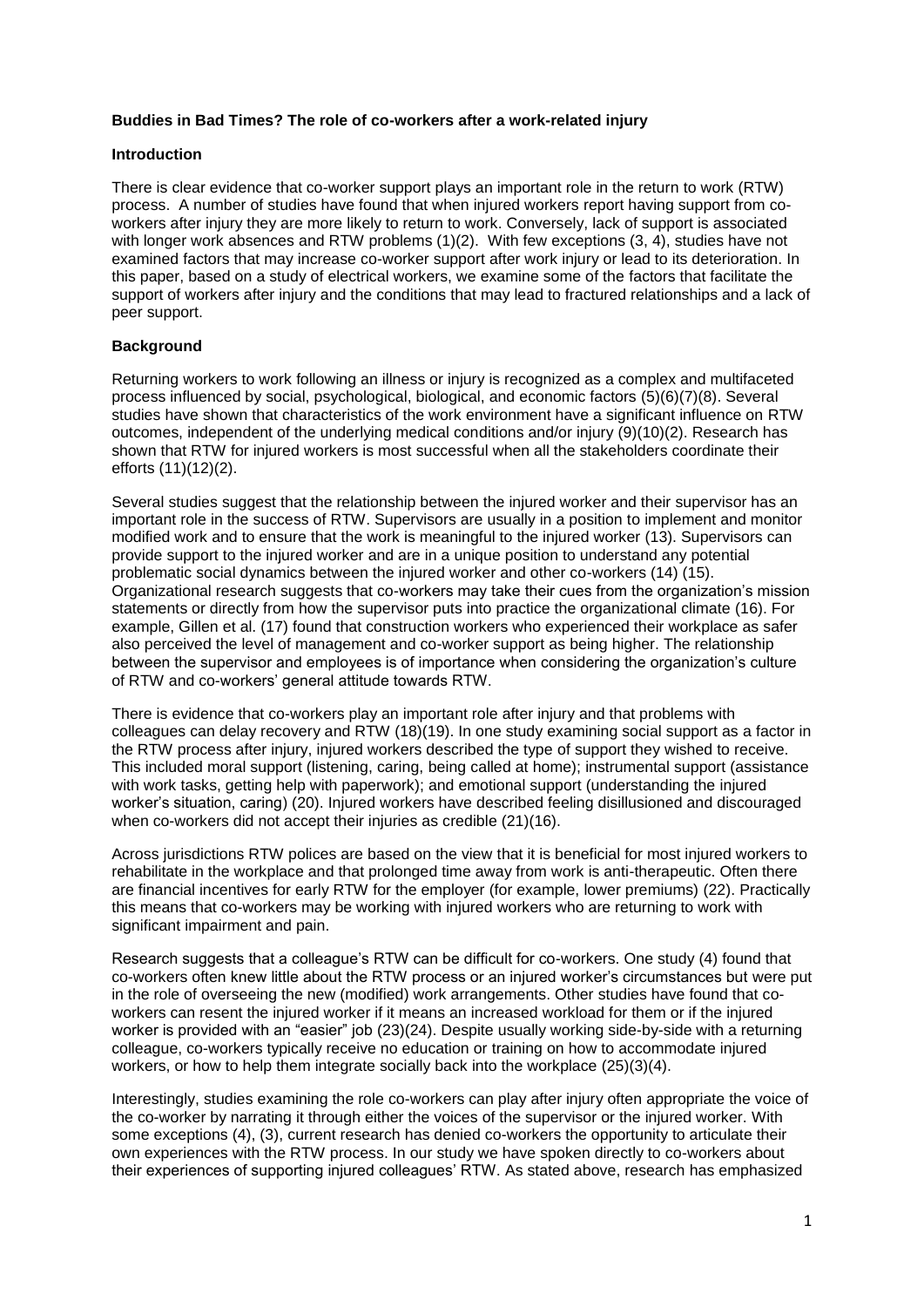the importance of the social context at work. Yet, co-workers have been given comparatively less opportunity to present their perspective. Their influence on the RTW process is not well understood and the factors that facilitate co-worker support are not well known. Given the complex social relationships that exist in the workplace, in general, and among co-workers, in particular, there is an urgency to understand this seemingly integral piece of the multifaceted RTW puzzle.

### **The construction industry and electrical work in Ontario, Canada**

This study focused on unionized electricians belonging to the International Brotherhood of Electrical Workers (IBEW), the largest electrical union in the province. It represents approximately 7000 active and 1500 retired electricians in the Greater Toronto Area. The electrical sector, a part of the construction industry, employs approximately 29,000 workers in Ontario. [\(26\)](#page-12-8)

Electricians work in many sectors, including the Industrial, Commercial and Institutional (ICI) sectors, Line & Power, Green Energy (wind farms & solar), Utility and Residential (new homes & high rises). The scope of work includes the installation, construction, operation, maintenance and repair of all electrical systems, including the inspection of electrical apparatus and devices in these facilities. Work can also involve high voltage installations, the construction and maintenance of traffic and street lighting systems and the maintenance and repair of telephone and data systems. Electrical sector work can take place outdoors, indoors and on large or small worksites. Until the late 1990s all union contractors were required to hire electricians from a hiring hall list, under a 100% job referral system. Electricians at the top of the out-of-work list were dispatched in order of their out-of-work date, a form of seniority for unemployed electricians. In 2000, the Ontario Progressive Conservative Government, through Bill 69, introduced a "50/50 name hire provision" which forced changes to the job referral system in the unionized construction and electrical construction industry [\(27\)](#page-12-9). Currently a contractor must hire one electrician off the hiring hall list and the second hire can be a name hire electrician of their choosing. Contractors bid on jobs and in addition to their permanent work force, hire electricians through the union hiring hall to perform the work required which can be of variable duration depending on project size.

The traditional industrial relations concepts of job security and seniority do not exist in the unionized electrical construction sector in Ontario. Regardless of a workers' tenure with a contractor, electrical workers are only entitled to receive only one hour's notice prior to layoff [\(27\)](#page-12-9). However, the construction industry has seen a counter-cyclical boom recently. Approximately 33,900 jobs have been gained over the last two years. Electrical workers' man hours have steadily increased and there has been a decrease in unemployment – currently sitting at about 5% [\(26\)](#page-12-8).

## **Health and safety**

Electrical work can be both physically and mentally taxing. It can include heavy lifting of materials, repetitive tasks, working in uncomfortable positions (crouching or with arms above the head, for example) or in areas where there is a great deal of debris (on construction sites, for example). Electricians working outdoors may work in wet, cold or hot conditions and around moving vehicles (in traffic or heavy equipment on construction sites). Workers risk electrocution and burns as a result of contact with energized systems and live circuits. The work of an electrician also often requires concentration, following complex instructions, communicating with other team members and documentation of detailed procedures [\(28\)](#page-12-10)[\(29\)](#page-12-11)[\(30\)](#page-12-12)[\(31\)](#page-12-13) [\(32\)](#page-12-14)[\(33\)](#page-12-15).

Recent years have seen a focus on improving safety of construction workers, including electricians. While the number of workers' compensation claims have decreased both in the construction sector and the electrical rate group in the last 6 years [\(34,](#page-12-16) [35\)](#page-12-17), serious injuries are still relatively common. The construction total claim rate is the  $4<sup>th</sup>$  highest among all sectors. While contusions, fractures and sprains and strains are the most common compensable injuries within the electrical rate group, there has also been a focus on decreasing the incidence of electrical injuries that are less common but can have very serious, even fatal, consequences [\(35\)](#page-12-17).

In November 2010, the IBEW LU 353 in conjunction with the York University Institute for Social Research conducted an internal poll of its members on a range of issues. The survey uncovered a number of health and safety problems: 39% of workers reported working on live circuits, 69% worked off step ladders for long periods of time, 18% reported being shocked in the last year. Seventy-two precent of workers said that fear of layoffs caused electricians to tolerate health and safety violations.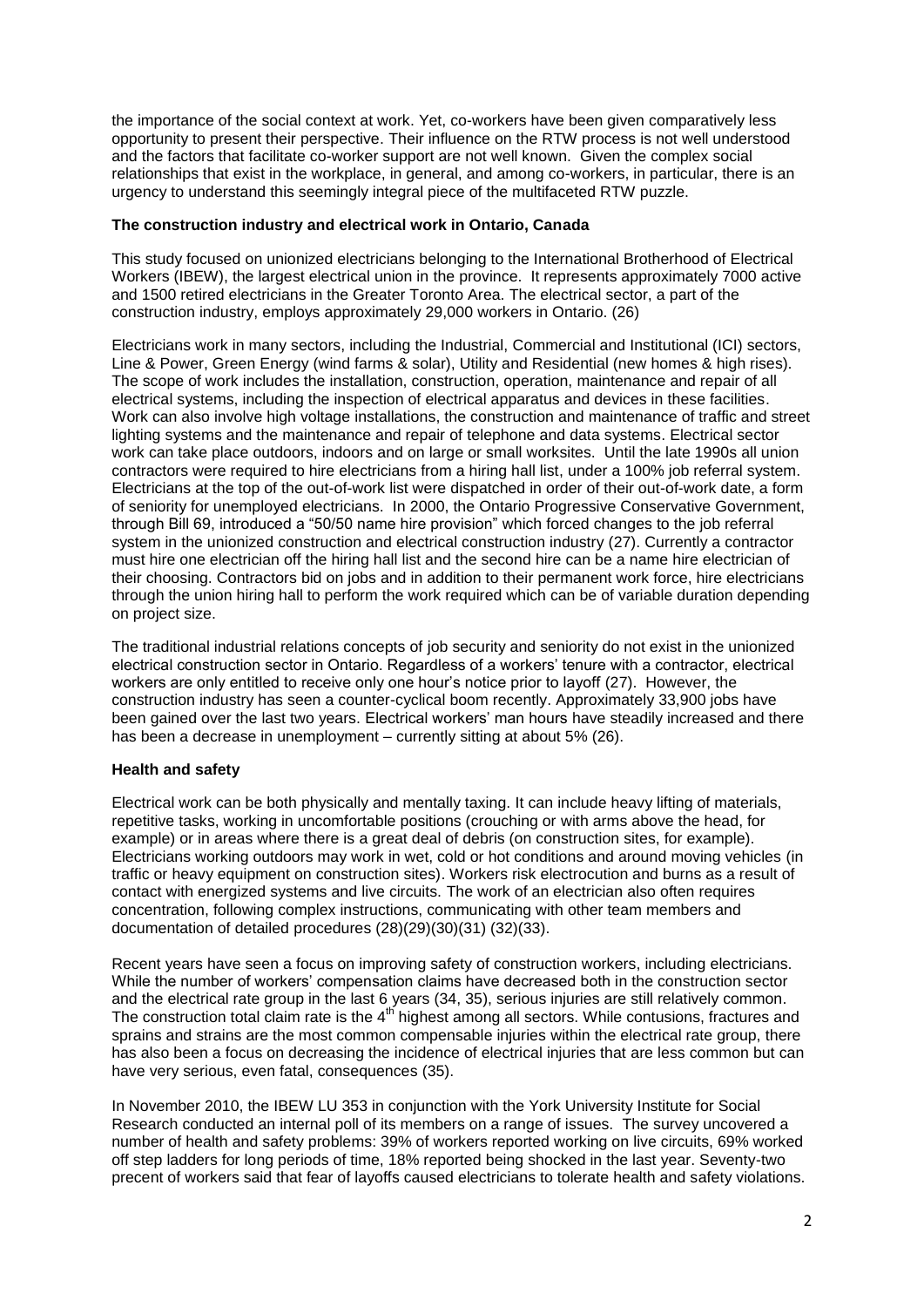### **Methods**

A qualitative approach was well-suited to this study since our aim was to understand the role of coworkers in the RTW process. We did this by attending to the *experiences, beliefs* and *practices* of coworkers and injured workers. We used a modified grounded theory approach for the collection and analysis of data. Grounded theory is a methodology for developing concepts and for theorizing social action on the basis of empirical data. It is largely an inductive methodology that generates hypotheses and conceptual frameworks from the "bottom up" rather than from existing theory [\(36\)](#page-12-18). Sampling is selective and theoretical, as opposed to statistically driven. This means that sampling proceeds on analytical grounds, based on emerging conceptual directions [\(37\)](#page-12-19). Our focus groups and interviews were guided by the following over-arching questions:

- What is the role of co-workers after a work-related injury and during the RTW process?
- What factors facilitate and impede co-worker support after injury?

The IBEW LU 353 was interested in investigating and improving the experiences of workers after an injury and the role that co-workers play in this process. The Provincial Building and Construction Trades Council of Ontario facilitated contact between the union and academic investigators to discuss an exploratory study. The project had two parts: 1) a qualitative study including two focus groups with injured electricians and union representatives and qualitative interviews with co-workers. 2) The development of a questionnaire related to the role of co-workers after injury. This paper reports on the first part of the study. The study went through ethics review at the University of Waterloo. All participants read and signed a consent form. Names that appear are pseudonyms and we have removed identifying details from quotes to protect participant anonymity.

Participants were mainly recruited through a representative from the union (two were recruited through a large contractor representative who was on the study advisory committee). Notices were sent to electricians about the study and they were invited to participate. The union representative spoke at a union meeting, at two continuing education facilities on multiple days and placed an advertisement in the union newsletter.

Those who were interested in participating provided their names and contact information. A group of these individuals was called by the researchers. They were given more information about the study and screened. Individuals were selected based on their experience with injured workers and in a manner that allowed for a representation of electrician from different sub-sectors. Two focus groups were conducted at the start of the study; one with union representatives (n=10) and one with injured workers (n=8). While we were interested in the experiences of co-workers from their own perspective, these focus groups helped us learn more about the nature of work in this sector, identify how other workplace parties viewed the role of co-workers in the RTW process and hear from injured workers about their experiences with co-workers. Focus groups helped us refine interview questions that were used during interviews with co-workers.

Seventeen in-depth one-on-one interviews were conducted with co-workers. Sixteen men and one woman were interviewed. All of the workers were unionized. Analysis was done simultaneously with data collection. The interview focus evolved as the analysis progressed and as specific topics or concepts emerged. During the data collection process we realized that co-workers sometimes changed roles a number of times in the course of their careers (a worker could be a foreman on one job and not the next). As a result we included three interviews with co-workers who had been working as foremen during the time that their colleague was injured or returned to work. The foremen were also part of the union. We recruited electricians working from different trade sectors and who worked on different sized teams. Further information about the sample can be found in Table A below. During our interviews and focus groups, we asked participants about their workplaces and hazards at work. We asked co-workers to recall their experiences of having an injured worker as part of their team, how that process unfolded and the role they played. Co-workers typically had several experiences of working with others who had both reported and unreported injuries and drew on those throughout the interview. Interview questions were open-ended and adaptive. Specialized interviewing techniques were used to clarify meaning and to ensure that certain general inquiry domains (related to experiences after a co-worker's injury) were covered without imposing conceptual structures on respondents [\(38\)](#page-13-0). Focus groups and interviews were all recorded and professionally transcribed. Transcripts were then checked against the recording. Field notes were written after both focus groups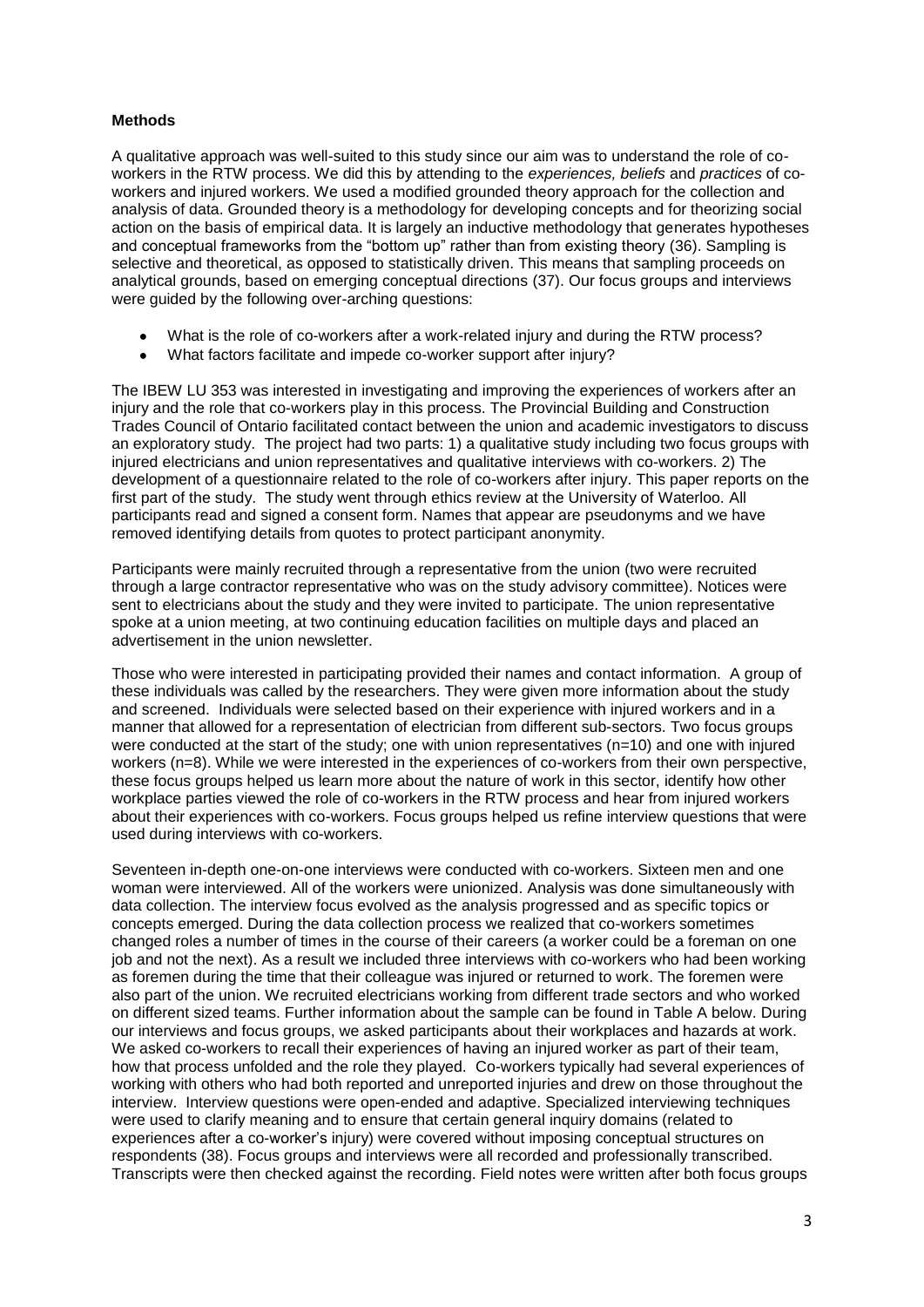and interviews. These served as the basis for the initial creation of codes. Codes were then refined as data collection and analysis proceeded. Two interviews were coded by three researchers to ensure that codes were being applied consistently to the data. From that point as data were collected they were coded by a first and second coder and any discrepancies, new findings and over-arching themes, were discussed at regular team meetings. After each coded interview, the coder wrote notes that highlighted salient themes and findings. Once data collection and coding were complete, individual codes were analyzed. With the help of Ethnograph (a qualitative analysis program), individual code segments relating to a particular theme (for example, "Injury reporting") were extracted across all interviews. These were analyzed and discussed in team meetings. The analysis considered common themes and concepts across codes, negative cases and contradictions.

# **Table A – Participant characteristics (N=35)**

# **Co-worker interviews (N=17)**

| Age                                                                                     | Gender                                | <b>Industry sector</b>                                                                                                                        | <b>Years in</b><br>trade                                                     | Time w/ employer                                                                                        | Relationship<br>with injured<br>co-worker            |
|-----------------------------------------------------------------------------------------|---------------------------------------|-----------------------------------------------------------------------------------------------------------------------------------------------|------------------------------------------------------------------------------|---------------------------------------------------------------------------------------------------------|------------------------------------------------------|
| <b>20s</b> $(n=1)$<br><b>30s</b> ( $n=5$ )<br>40s $(n=7)$<br>50 $s(n=3)$<br>$60+ (n=1)$ | Male<br>$(n=16)$<br>Female<br>$(n=1)$ | ICI indoor $(n=8)$<br>ICI outdoor $(n=4)$<br><b>Highrise</b> $(n=2)$<br><b>Residential</b> $(n=1)$<br><b>Utility/Communication</b><br>$(n=2)$ | $< 5(n=1)$<br>6-11 $(n=4)$<br>12-17 $(n=4)$<br>18-23 $(n=3)$<br>$24 + (n=5)$ | $<$ 1 year (n=6)<br>1-5 years $(n=4)$<br>6-10 years $(n=2)$<br>11-20 years $(n=4)$<br>$20+ years (n=1)$ | Horizontal<br>$(n=4)$<br><b>Vertical</b><br>$(n=13)$ |

**ICI = Industrial, Commercial, Institutional** 

# **Injured worker focus group (N=8)**

| Age                                       | Gender                               | <b>Industry sector</b>                                                                                   | <b>Years in</b><br>trade                       | Time w/injury<br>employer                                                          | Type of injury                                                               |
|-------------------------------------------|--------------------------------------|----------------------------------------------------------------------------------------------------------|------------------------------------------------|------------------------------------------------------------------------------------|------------------------------------------------------------------------------|
| 40s $(n=4)$<br>50s $(n=3)$<br>$60+ (n=1)$ | Male<br>$(n=8)$<br>Female<br>$(n=0)$ | ICI indoor $(n=2)$<br>ICI outdoor $(n=3)$<br>Lowrise $(n=1)$<br>Utility/Comm. $(n=1)$<br>missing $(n=1)$ | $12-17$ (n=1)<br>$18-23$ (n=3)<br>$24 + (n=4)$ | $<$ 1 year (n=3)<br>1-5 years $(n=3)$<br>6-10 years $(n=1)$<br>11-20 years $(n=1)$ | <b>Knee</b> $(n=2)$<br>Back $(n=3)$<br>Hand/wrist $(n=2)$<br>missing $(n=1)$ |

# **Union steward focus group (N=10)**

| Age                                                                            | Gender                                | <b>Years in Role</b>                                           | Role                                                                                                                                   | Key job tasks                                                                                                                                                                     |
|--------------------------------------------------------------------------------|---------------------------------------|----------------------------------------------------------------|----------------------------------------------------------------------------------------------------------------------------------------|-----------------------------------------------------------------------------------------------------------------------------------------------------------------------------------|
| <b>20s</b> $(n=1)$<br>30s $(n=2)$<br>40s $(n=3)$<br>50s $(n=2)$<br>$60+ (n=2)$ | Male<br>$(n=10)$<br>Female<br>$(n=0)$ | $< 5(n=5)$<br>6-11 $(n=3)$<br>$12-17$ (n=1)<br>Missing $(n=1)$ | Safety representative (n=2)<br><b>Steward Construction (n=1)</b><br>Steward Electrical (n=1)<br>Steward ICI $(n=5)$<br>Missing $(n=1)$ | Provide H & S<br>$\bullet$<br>information<br>Investigate accidents<br>٠<br>Inspect working<br>conditions<br>Handle disputes<br>٠<br>Intermediary between<br>worker and contractor |

## **Findings**

Our findings incorporate the perspectives of various actors – injured workers, co-workers, union representatives and foremen – to describe the experience of having an injury on an electrical worksite, returning to work and the role that co-workers can play in this process. Our findings reveal that while co-workers can provide some social and job task support, there are a number of factors and work conditions that counter this process. The structure of the electrical sector encourages competition and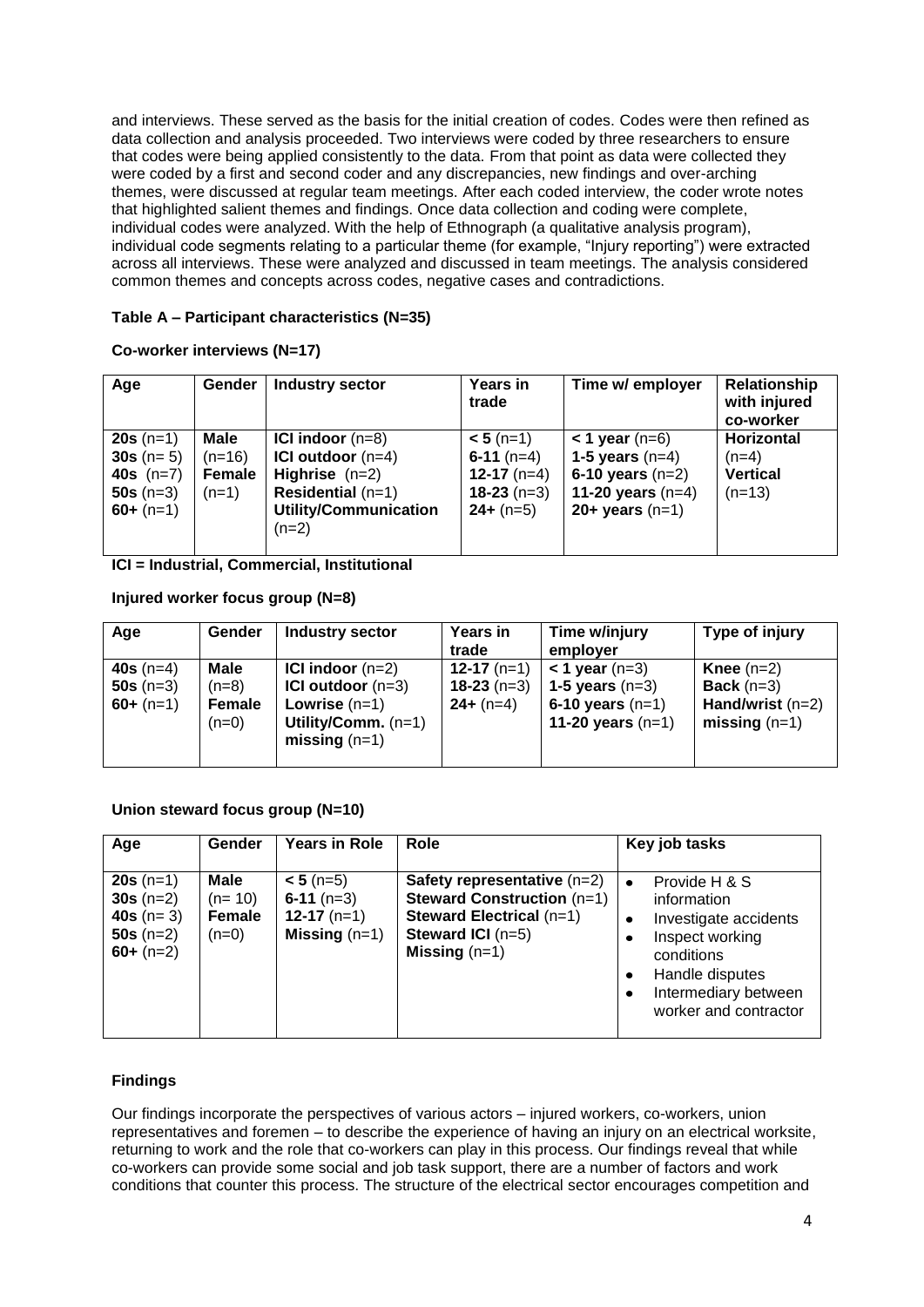facilitates the view that injured workers are a liability and detrimental to organizational success. There is little modified work in the sector and this can put a strain on co-workers whose workloads increase upon the return of an injured colleague. Finally, a poor system of communication means that coworkers rely on rumours and half-truths to determine the situation and needs of the injured worker. Ultimately, this is detrimental to the injured worker's re-integration into the workplace.

### **Co-worker support of injured workers**

During interviews with co-workers we asked participants to describe their experience of working with someone who was injured and had come back to work. Co-worker support consisted of two main categories: psycho-social support and assistance with job tasks. Psycho-social support involved supporting the worker in reporting the injury, corroborating injury events, taking him<sup>1</sup> to the hospital, asking about the injured worker's health, calling him at home or visiting him while he was off work. Co-workers also helped injured workers on the job - by assisting them and offering to do heavier or more dangerous work. Co-workers said they were more likely to offer psycho-social support toward an injured worker in circumstances where they had a strong, long term, pre-existing relationship with that worker. A number of co-workers also noted that they were more likely to help out an older worker - someone well-respected who had "put in their time" in the industry. This applied to helping out both before and after an injury:

*If the injured one is older, then the co-worker will be much more tolerant of it because he'd be used to carrying a bit more of a load anyway* (Larry, interview)

*He [injured worker] is well respected amongst everybody…he is closer to retirement and he's done his time, he's got a lot of background experience and he's well-respected* (Richard, interview)

Better co-worker treatment was related to a worker's age at the time of the injury but also to how long a worker had been with a company, as Alex noted:

*If it was a 20 year employee and it was the first time they hurt themselves, more than likely they would get treated good but if it was someone who has only been there for a year or a few months, or whatever, then it's different*

The nature of the accident and the injury that resulted also seemed important to co-workers. For example, empathy and assistance were more forthcoming when the injury was severe, if the accident was dramatic and was witnessed by fellow co-workers. Injuries that were visible – a broken arm, a severe laceration - were accepted and accommodated by co-workers more easily than those that were not. When an injury was visible it was easier for co-workers to believe that the worker was genuinely hurt:

*I'd have to say again the severity, number one the severity of the injury, and number two the character of the person who's doing the [claim] filing. Because you know, based on what I have been through, I want to give people the benefit of the doubt but if I know the guy is a scam artist or a pain in the neck then maybe my attitude sort of changes* (Sam, interview*).* 

As Sam alludes to above, having had an injury and gone through the process of filing a claim and returning to work also sensitized some workers to the needs and experiences of other injured workers. However, this also had its limits. A number of co-workers expressed differential support based on their perception of how the injury happened, where "true accidents" were perceived as being worthy of co-worker support rather than those caused by carelessness or "stupidity" on the part of the worker:

*…You help out where you can and then after a while you just kind of go, you know what, you deserve it, I am sorry, whatever is happening, you deserve it for being so stupid {long pause} …you kind of got yourself in the situation, you dug your own hole… (*Richard, interview)

Co-workers also discussed their willingness to help injured workers who they considered to be putting in effort during the RTW process. This included doing any job task given to them, coming to work

1

 $1$  We use male pronouns in this paper since the sector is heavily male dominated and all but one of our participants was male.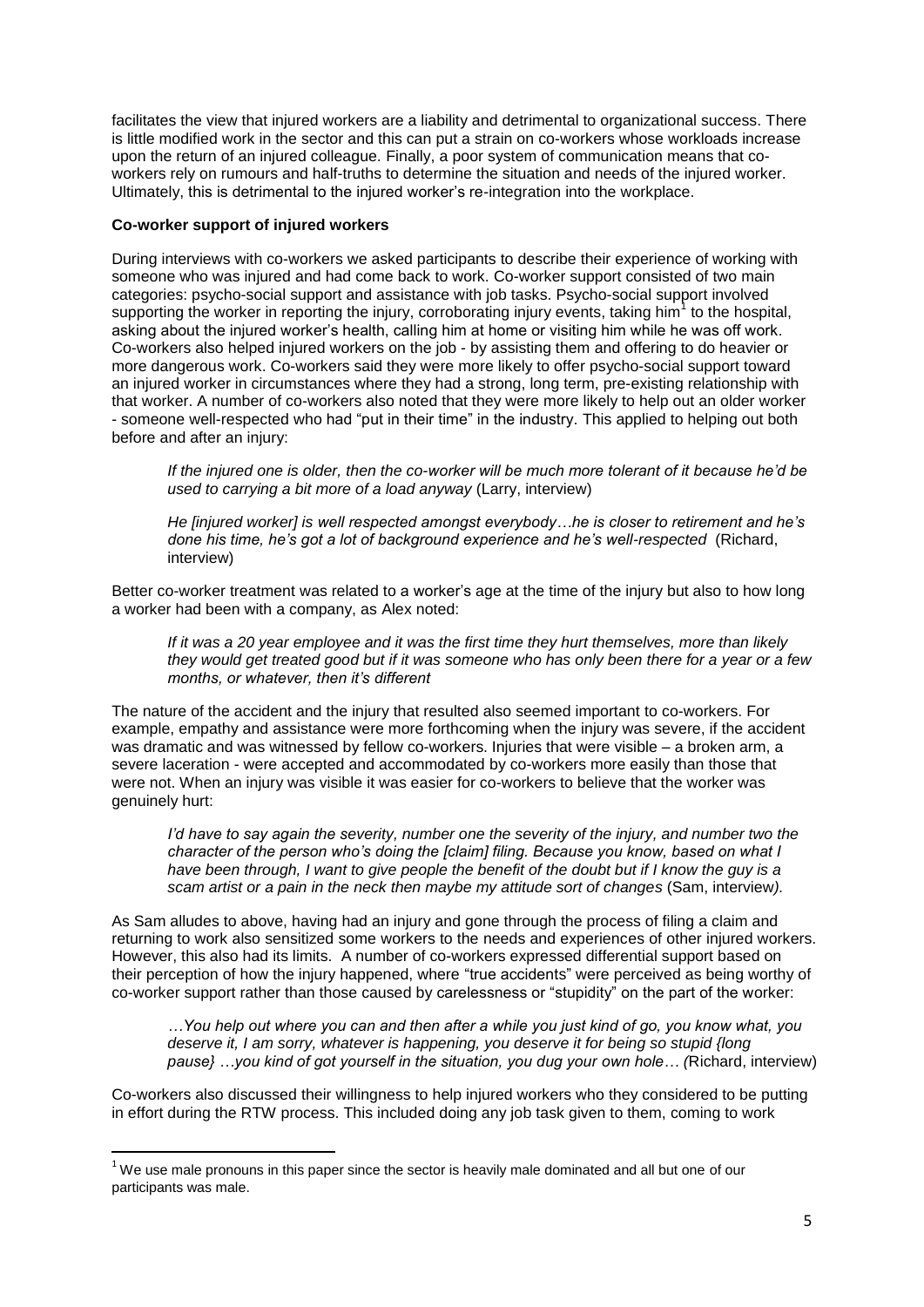straight from the hospital, working long hours and coming into work despite significant visible impairment (a broken arm in a cast, for example).

Bob described that the kind of worker he would support is someone who puts in a big effort despite being in pain:

*You know them before [injury] or their past history … if I have worked with a fellow for 10, 15 years and he gets hurt, you know what he is all about, you know if he is a tough hockey player and falls on the ice and cries and lays there until his coach comes and gets him or, you know, gets up and limps to the bench and rubs it off and can't wait to get out there again. Those people are far and few between.*

The types of support described above had its limits and often waned when the recovery was prolonged, job security was threatened or a worker was re-injured. Repeated injury often cast doubt on the veracity of the injury from the co-workers' perspective.

### **Lack of support after injury**

While some co-workers provided stories of supporting their colleagues after injury, few injured workers in this study described receiving meaningful support from their co-workers. With a few exceptions, they described co-worker responses to injury ranging from indifference to hostility. Coworkers at times stated that they preferred not to get involved in an injured co-worker's issues or felt they had no role to play in their reintegration into the workplace. Some seemed disinterested in their experiences, while others did not know how they could have helped. Injured workers often described experiencing overt hostility from their peers and at times co-workers themselves spoke of injured coworkers in derisive ways. Co-workers sometimes blamed injured workers for their injury by saying that the co-worker was being "stupid" or "horsing around" when he was injured. Injured workers were also sometimes distrusted and considered to be "milking the system" to get workers' compensation, time off work or cushy jobs (modified work in a warm office, for example).

This is how one injured worker described it:

*You hate like hell going into work because you know, your co-worker is going to give you a rough time because 'oh, well you know, you're got a cushy job, oh it's cold out, oh it's muddy out so you've got a cushy job'...you're going to hear stuff like that all the time...(Colin, Injured worker focus group)*

Injured workers described being alienated and excluded when they returned to work after an injury:

*So, yeah they did alienate me a lot and I thought, you know what, I am the one that's injured, I am the one that is actually coming in every day hurting and they, no matter what I could do I never, never be able to impress them. […] They wouldn't talk to me if I engaged, tried to engage in the conversation with them, they would ignore me or [give] one word answers (Carlo, interview)*

Co-workers also recalled how some workers were treated when they came back to modified duties after an injury:

*The harassment is indirect, it's exclusion is the best way to describe it. Suddenly the person is not part of the group anymore. (Larry, interview)*

*They will make jokes about it, right? They would probably make jokes about it behind his back, I would say, you know, a lot more than his face right? But then, then you know, it's like harassment right? (Eric, interview)*

#### **Structural factors impeding co-worker support**

While individual characteristics, the nature of the injury and pre-existing relationships can affect how an injured worker is treated upon returning to work, we suggest that there are a number of structural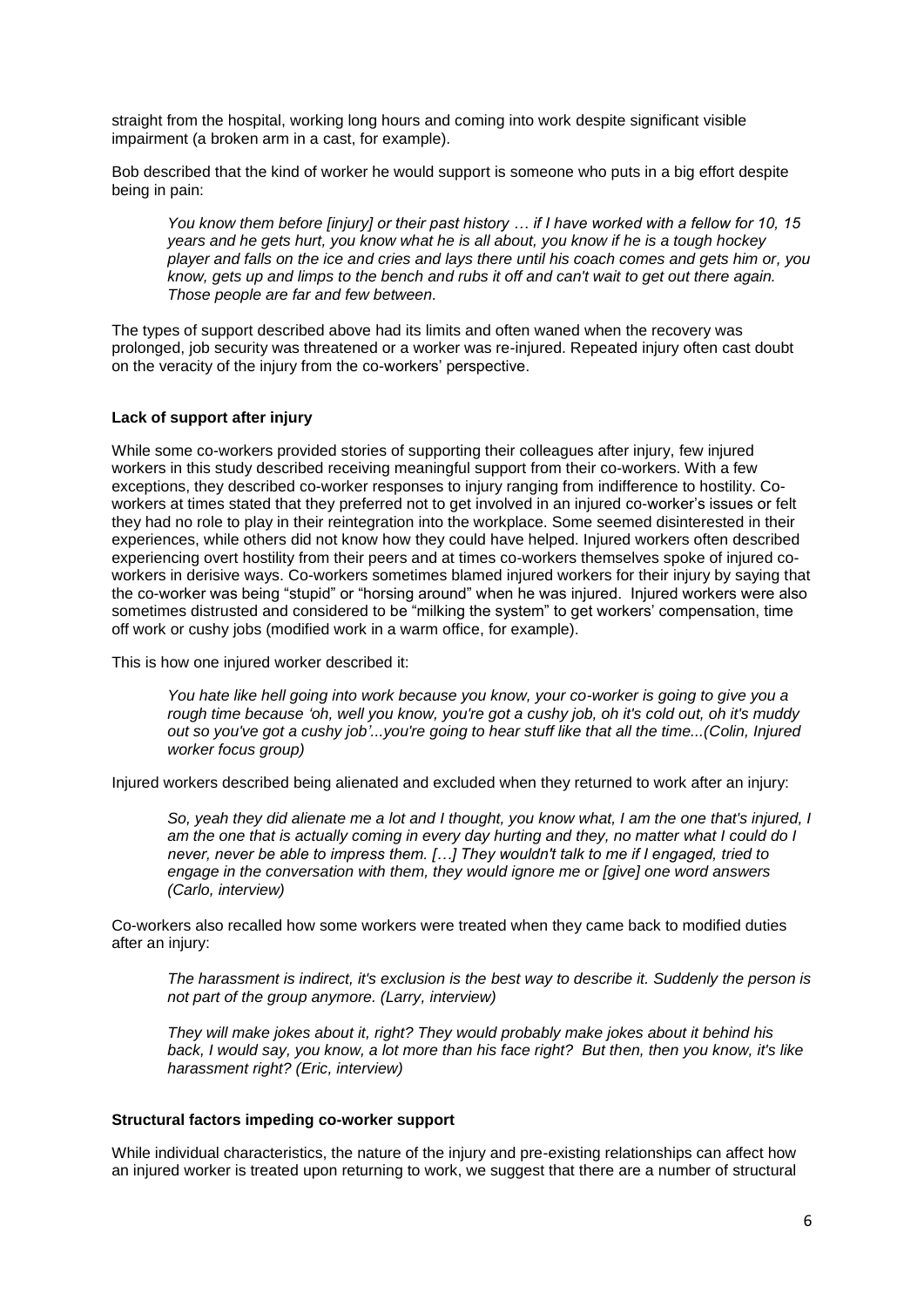factors that set the stage for some of the negative interactions described by study participants. We found that the organization of work including a focus on cost saving, job insecurity, a fractured workforce, a lack of modified work and poor communication can all impede the development of supportive relationships between co-workers in the electrical sector. We also suggest that in this environment, management behaviours set the stage for how injured workers will be treated by their colleagues.

## **The organization of work in the electrical sector**

### *"They want us to out-work one another": Competition and the cost saving mantra*

Many participants noted that their continued employment was dependent on the containment of costs and the success of the company. They stated that a "cost saving mantra" meant that companies valued being efficient above all else and competitiveness among workers was encouraged. The most productive and efficient workers were kept employed as a project came to an end and a "name hire" clause allowed companies to hand pick a number of preferred workers for the next job regardless of seniority or experience. This type of competition put a strain on relationships between workers, as Carlo explained:

*They don't want us working as a team, they want us to out-work one another, so almost like … "oh, well you know, there's only one position left when this is done, who is going to fight for it?"*

Ignatius had a similar perspective:

*It's that internal competitiveness, you know - hey look at me, I can do as good as this guy, keep me over him you know, that kind of a thing. It's unwritten, unsaid, but it's inferred through action.* 

Because it was understood that work injuries could slow down productivity and thereby affect costs, injured workers were sometimes viewed as a liability in this type of environment. According to Larry:

*The success of the company is directly related to their success and everybody knows that. So there's a fear that the company will suffer from an injury as well.*

When someone was off work with an injury, a work team was often left short staffed. When an injured worker returned, he was typically unable to work at the same capacity. Both scenarios meant that work was either slower to get done or other crew members had to increase their work pace to get the job completed on time. Participants said that only in rare cases did the company bring in a new worker for relief. As James notes, working alongside a crew member with limited capacity could lead to tensions on the worksite:

*I have seen tensions fly because of that, I mean, you know, if the 3 guys…were, the three of them working together and then you know, now there is really only 2 guys working, the other guy is only limited to x number of hours a day, so he's got to leave and then these 2 got to stay. Well I have seen the other 2 guys end up … tearing each other's heads off.* 

Some participants also believed that work injuries resulted in increased workers' compensation premiums for the company and that sometimes companies would have to show their health and safety record when competing for a contract. Under these conditions, injured workers were sometimes viewed as liabilities that could jeopardize the jobs of all workers.

## *Job insecurity*

Interviewed workers described job insecurity as being an inherent part of the electrical industry. Many workers described the precariousness of their jobs and how expendable they felt:

*I could walk in there tomorrow and they could hand me my layoff … it doesn't matter if I have worked there 4 months, 4 years or 40 years, all they owe us is an hour's notice.* (Sam, Interview)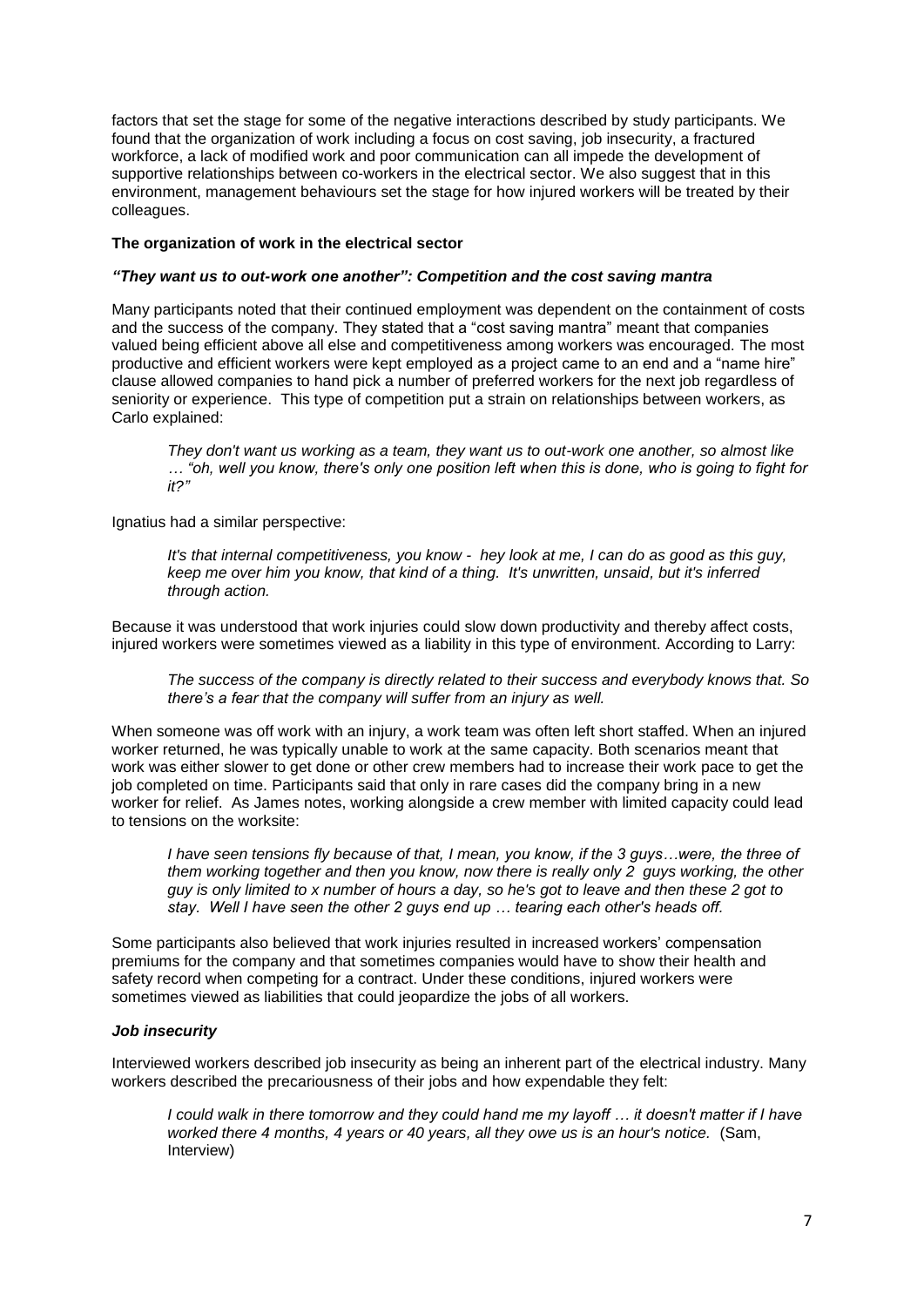As Luke noted, it was difficult to think of anyone as a co-worker when contracts were short term and tenuous in nature:

*You can't really consider anyone your co-worker because when you're hired you may only be at a company for a couple of months before they let you go… (Luke, Interview)*

Job insecurity seemed to contribute to a focus on individual, not co-worker, well-being. A number of workers, for example, discussed their reluctance to "get involved" when they saw someone get injured. Job insecurity prevented workers from sticking up for each other both at the time of the injury and when an injured worker returned to work. When injured workers are viewed as a liability, particularly by management, supporting them comes with potential risks, as described by Rick:

*They want to help the guy out but then they don't want to say too much because then they feel like their job might be at jeopardy...*

Similarly a focus group participant noted:

*The guy falls off the ladder by accident, hurts himself, the boss doesn't believe him, I've seen it right? I am putting my job on the line because I know if I come forward I'm not getting my second cheque right, because I am going against the unwritten rule…*

The perceived precariousness of work in the electrical sector meant that often self-preservation took precedence over providing support to co-workers who were injured.

#### *Different "camps" in the electrical sector*

Co-worker support was also stymied by perceptions of different "camps" in the electrical sector. Many workers talked about there being vast differences in the alliances and attitudes between those who were considered "steadies" and "hallies". Steadies were employees who had been employed by a company for an extended period of time. The view was that these workers were allied with the company and not with the union (or other workers). Steadies may have taken managerial roles in previous jobs and had a greater degree of job security (at least that was the perception). Hallies on the other hand, were described as workers who were with companies temporarily (until a job finished) and then went back on the union hall hiring list. Once at the top of the list again they went to a different job. Hallies did not typically have a long term relationship with any one employer.

*P: There are two different kinds of guys as, as we call from the hall and the steadies… and that's going to make a big difference to them whether he (injured worker) is one of those two groups.* 

*I: As in the steadies would help out other steadies?*

*P: Consistently, consistently kind of protect each other right? Not just with injuries but just in general you know?...They look after each other. (Chad, interview)*

Workers also discussed alliances between those doing different types of electrical work, for instance, indoor and outdoor workers.

*Working with the outside guys... there's a big difference....the personality, the camaraderie ... we take care of each other kind of thing, look out for each other and the guys inside just look out for themselves. (Darren, interview)*

While there seemed to be more cohesion between groups of workers belonging to the same "camp", workplaces were diverse in that "hallies" and "steadies" worked on the same job along with different types of electricians and tradespeople. As Darren implies above, workers from different "camps" were less likely to help each other. Even if an injured worker had the support of some of his colleagues (those from the same "camp", for example), a number of injured workers explained that it only took one or two co-workers to make RTW a miserable experience.

### *Little modified work*

Co-worker support was also hindered because modified work was difficult to find in the sector. Most injured workers are expected to RTW prior to full recovery and injured workers on construction sites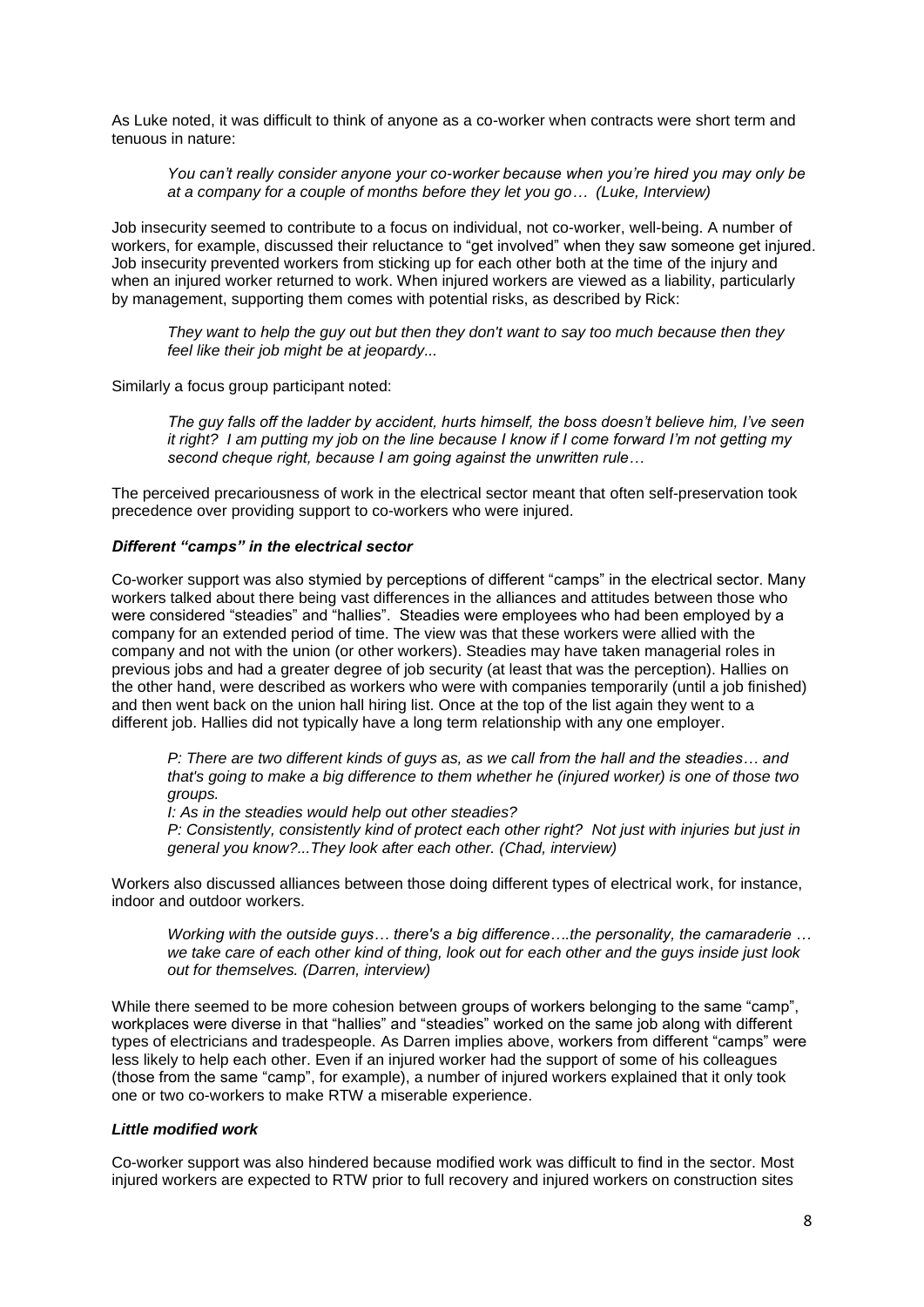were no exception. Injured workers described being put back on their old work teams where they were essentially expected to do their pre-injury job but now with significant impairment. Other times, workers were sent away from the worksite or were completely isolated from their work team:

*They put me in a room, it was a small little room and they gave me nothing. And they leave me in there, they left me in there for 3 weeks, they didn't, they didn't talk to me… (Eric, Interview)*

Both scenarios presented difficulties. In the first scenario, injured workers could not keep up with the pace or physical demands of the work thereby frustrating their team mates who had to carry a heavier load. This became problematic when a worker's injury-related limitations persisted for a long period of time. As James describes, small companies in particular rarely brought in another (healthy) worker to lighten the load:

*It's a harder thing on small jobs. I think on a bigger job you have more guys and it's easier to distribute that, a little bit easier, right? And being on a small job you can't really justify okay, let's go hire another guy you know... So, it's harder on the smaller jobs.*

In the other scenario, injured workers were taken out of the worksite and sent to work elsewhere – in a separate, off-site office or the tool shed, for example. In such instances, injured workers went back to work with different co-workers who did not know them or their situation. Injured workers described sensing contempt from co-workers who felt that they were now doing "cushy" work instead of "real" electrical work.

*I know it really burned a lot of people…I mean just knowing that he is sitting there not doing anything for 8 hours, you know, and you've got to pick up that slack. (James, interview)* 

The removal of injured workers from the worksite and their team members also led to the injured workers' feeling isolated, forgotten and ignored at a time when they felt most vulnerable.

### *Poor (official) communication among workplace parties*

An injured workers' RTW was also made more difficult by a lack of official information about the workers' situation, abilities and limitations. Co-workers described only knowing about the worker's injury and RTW accommodations from informal talk amongst crew members, speculation and workplace gossip. Few workers recalled being told by a supervisor about the type of assistance or support their injured colleague would require once he returned to work. Thus, when an injured person went back to work the circumstances surrounding his injury and RTW arrangements were a source of speculation and gossip. This type of informal communication – consisting of half-truths and once removed knowledge - seemed to incite mistrust about the veracity of a worker's injury and as such stymied social support.

*The workers are the lowest common denominator in this pyramid of power and structure and the people above us make a determination whether we are privy to certain information or not….and then if they think you're not privy, you don't know. So, you hear, you overhear, you know … hearing has no borders right, it's whatever you can absorb. So, you hear and you start to make conclusions… (Frank, interview)*

Further, because co-workers rarely knew the full (or accurate) story of a person's injury or physical limitations, the assistance they provided with job tasks was also often inappropriate.

#### *Summary*

In our study, we found that the organization of electrical work shaped co-worker relationships and the support that injured workers were likely to receive. While pre-existing relationships and perceptions of the injured worker's personality had a bearing on co-workers' willingness to provide assistance competitiveness, job insecurity, difficulty finding modified work and poor communication hindered the development of supportive relationships.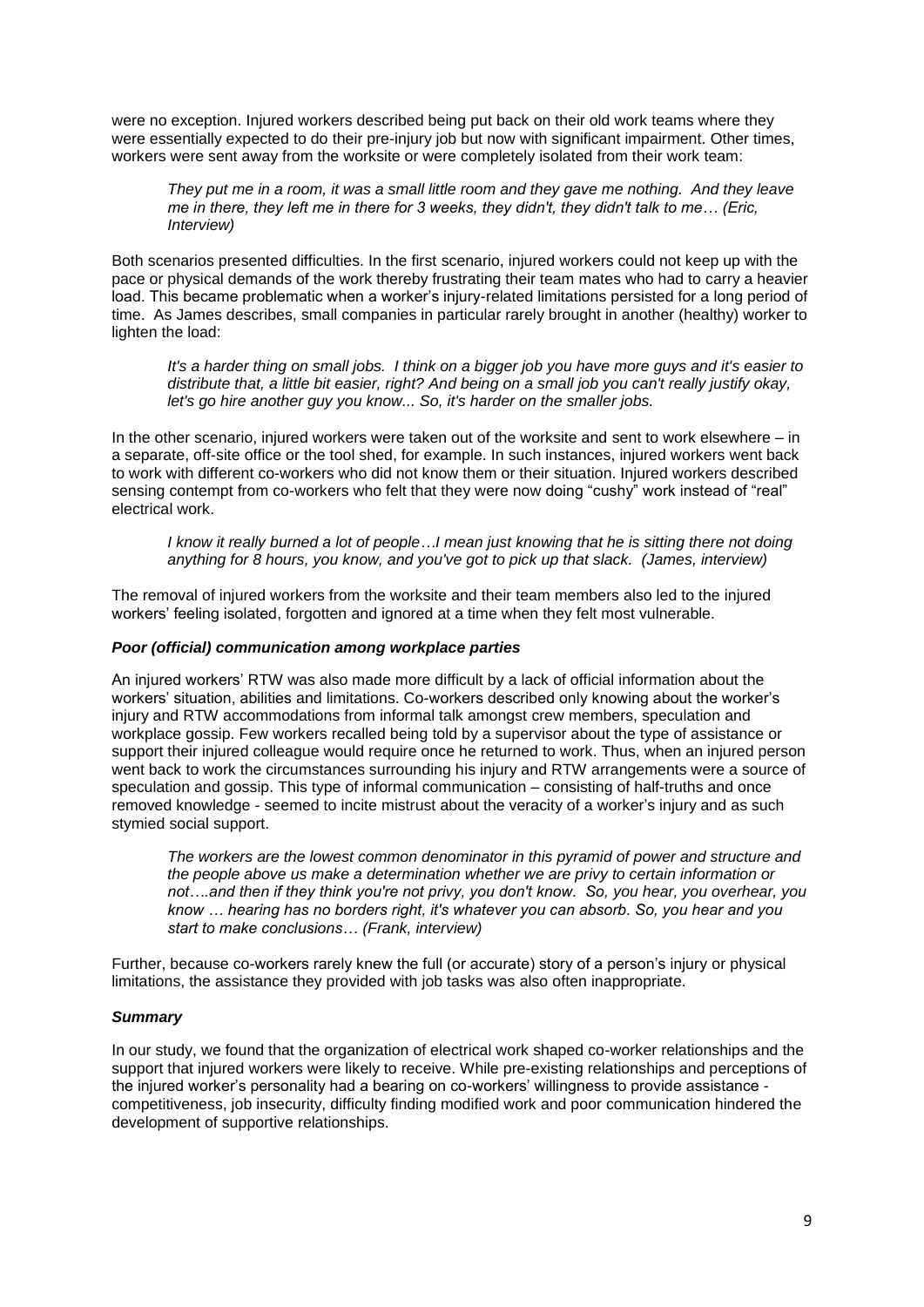### **Management sets the stage**

Other research has identified management as playing a key role in workplace culture [\(17\)](#page-11-16) and the RTW process [\(2\)](#page-11-1). In this study we found that management shaped workers' views of the nature of electrical work and their behaviour provided a model for how injured workers were to be treated. For example, participants gave many examples of how management highlighted the precariousness of their jobs.

*That's the threat that they always give you, they say to you things like "this place will be a revolving door, there's tons of guys at the union hall that we can get to replace you by the end of the day" (Carlo, interview)*

Similarly, the mantra of cost cutting and the need to work faster, even at the expense of safety was reinforced by management, in this case, by their actions. While workers were told to report every injury and not to take chances with safety, many felt that they were then chastised (or let go) if they worked too slowly or got hurt. Darren talks about being laughed at when he reported an injury:

*So, I ended up cutting my hand on a stud, when I, I think it was like second year apprentice. So, I went to my foreman he started laughing at me you know, come on you're a big baby. I am like I am not a big baby, you told me I have to report all accidents so I am doing what I am supposed to do. Are you going to fill out the report or you're not going to fill out the report? Oh, you're a big baby, so I am kind of, I am left there - what do I do right?*

Participants also gave examples of foremen denigrating injured workers behind their backs and blaming workers for their injuries:

*I have heard them say about other people oh that, you know, that fucking guy and that asshole got injured you know, and I was like, I remember being on a site one time thinking you know, it wasn't his fault the apprentice dropped the pipe on his hand (Carlo, interview)*

The isolation of injured workers, as described earlier, was also a management decision and some workers noted that it was understood that management did not want other workers to talk to injured workers.

*They should inquire and speak to you, you don't have to be fearful but then again, as I said much earlier on in this interview, that this is stymied by the employer who when they come through the door hey, what are you talking to him for, they don't say it but the eye contact you know, that invisible silent talk is sometimes very powerful and they walk away (Ignatius, interview)*

One focus group participant even went so far as to say that workers who harassed injured workers were then rewarded:

*If a guy's worked for a company and he's really giving it to (the injured worker)...he made it so bad that this guy quit when he was injured, well the company is going to say...hey come on, I've got a job for you.*

Management can model acceptable and not acceptable behaviours for their workforce. Some of the behaviours described above – victim blaming, harassment, isolation - create a hostile environment for injured workers.

### **Discussion**

There are a number of factors that can shape a worker's experience after a work-related injury. Research has often focussed on the rehabilitation process [\(5\)](#page-11-4), interactions with the compensation system [\(39\)](#page-13-1), or the availability of modified work [\(11\)](#page-11-10). Our research examined the role co-workers play after injury and some of the factors that facilitated or hindered the creation of supportive co-worker relationships. This was a small study of one sector with some unique attributes – a highly trained, male-dominated workforce, physically and mentally taxing work, high levels of perceived job insecurity. In workplaces where other structures prevail, injured workers may develop radically different relationships with their colleagues. For example, in a study of a unionized, public sector workplace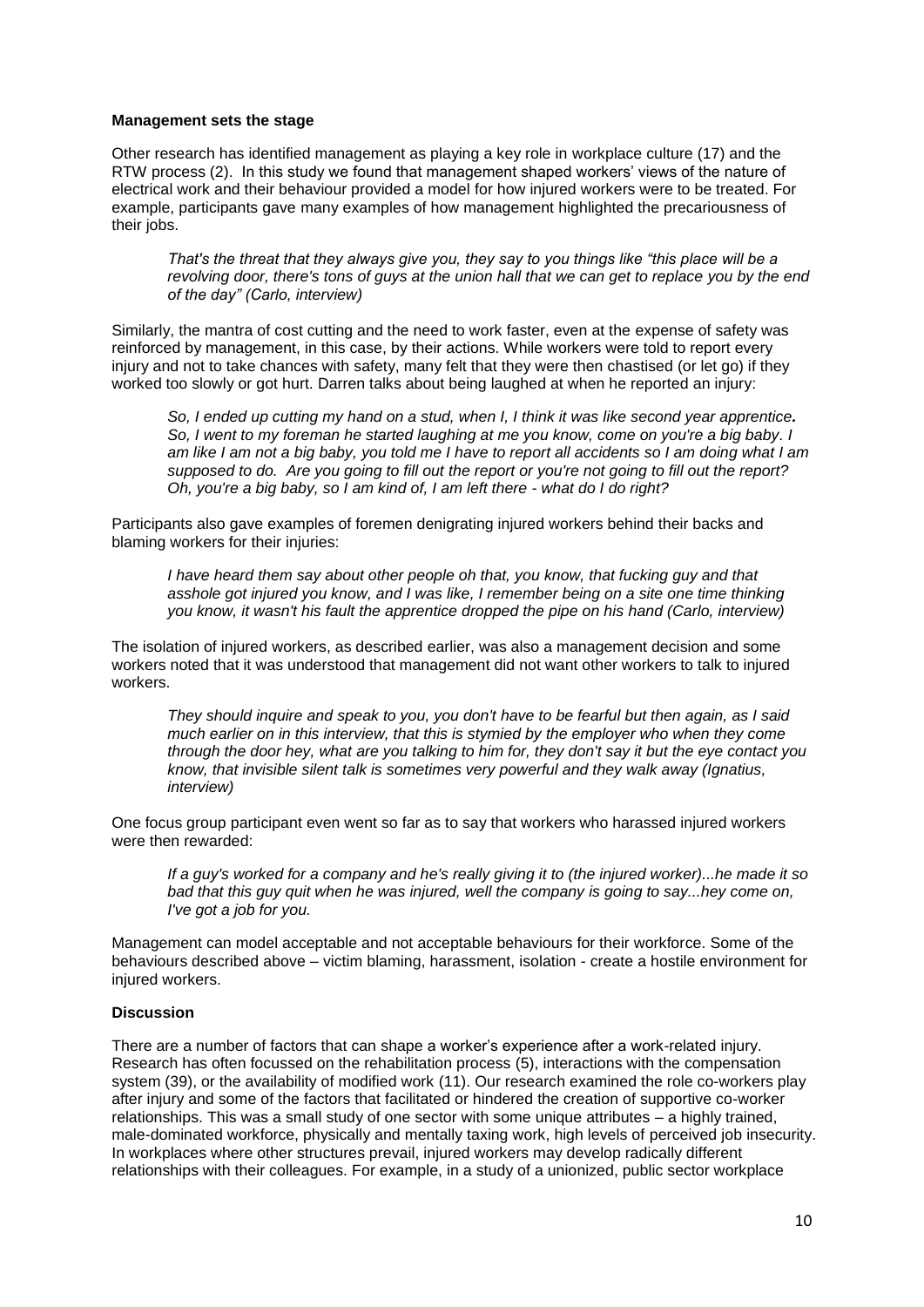with high job security, Tjulin et al. [\(40\)](#page-13-2) found that co-workers offered great support to their injured colleagues and helped them manage the RTW process. Thus, we suggest that co-worker support will be context dependent and future research should examine which work arrangements or contexts promote or hinder the development of supportive, even therapeutic relationships.

In most jurisdictions, workers' compensation schemes encourage early RTW. Prolonged work absence can be costly for employers because premiums are typically based on experience rating and increase when there are lost time injuries in a workplace [\(22\)](#page-12-4). There is also ample evidence to suggest that long periods of unemployment are detrimental to worker physical and mental health [\(41\)](#page-13-3); [\(42\)](#page-13-4); [\(43\)](#page-13-5). However, early RTW at a time when a worker still has significant impairment may play a role in damaging social relations in the workplace. In this study injured workers, some who were in considerable pain, went back to workplaces where there was little meaningful modified work and little formal communication about the workers' condition. Their presence frustrated other co-workers and was difficult for the injured worker who now was not only coping with the injury but also with the disdain of other workers. Workers' compensation administrators must consider carefully the unintended consequences of early RTW policies and ensure that safe, modified and meaningful work is available in the workplace. Injured workers who are still in considerable pain and taking strong medications need time to recover before returning back to work.

In their study on the role of co-workers in the work reintegration process, Dunstan and MacEachen [\(4\)](#page-11-3) report that an environment where workers have some collective identity created a more supportive atmosphere for injured workers. Although all the participants in our study were part of the same union the perception that there were different "camps" in the sector – inside and outside workers, steadies and hallies - lead to fractured relationships. We feel that it would be in the interest of the union and workers in this sector to create opportunities for team building between electricians working in different areas and between those working as steadies and hallies. A more cohesive collective identity could lead to increased support of co-workers in the sector. The perception that jobs in the sector were very precarious also contributed to an "every man for himself" attitude. Despite the fact that the industry has seen a steady increase in work hours, for some workers, job loss *could* mean long term unemployment. The name hire clause described at the start of this paper means that from job to job, half the workers hired will be at the discretion of the employer. While any worker in the sector can be laid off given only one hour's notice, those who speak out against health & safety violations, support injured colleagues or challenge poor work reintegration practices may be least likely to be name hired by companies and most likely to be terminated as a project draws to an end. This would send them to the bottom of the hiring hall list and possibly result in lengthy unemployment. Future research should investigate the consequences of the name hire system on job security and occupational health & safety.

Others have noted that the "discourse of abuse" [\(24\)](#page-12-6) plays a damaging role in the lives of injured workers. Those receiving workers' compensation are often viewed as malingering and the veracity of their injuries is constantly questioned [\(39\)](#page-13-1) [\(44\)](#page-13-6). In this study, co-workers frequently raised the possibility that some injured workers were "milking the system" and/or benefiting in some way from their injuries. This was a barrier to the creation of supportive relationships between injured workers and their colleagues. Again, there is some evidence that management can either work to dispel the discourse of abuse or give it credence by discounting an injury, isolating workers who have been injured, and stifling open communication after RTW. It may be possible that union health & safety representatives could play a role in ensuring that, with the injured worker's consent, there is improved communication about an individual's condition, recovery and physical limitations after RTW.

# **Conclusion**

This qualitative study has pointed to some workplace and policy-related factors that can have a bearing on co-worker support after injury. The support of co-workers can play an important role after a work-related injury. Our findings point to how certain workplace characteristics can undermine the creation of supportive relationships and can potentially make returning to work after injury more difficult. In jurisdictions where early RTW is encouraged through financial incentives, injured workers may be coming back to work with considerable impairment – a particularly challenging situation in industries where little modified work exists. The good will of co-workers toward injured colleagues can be strained in these circumstances. The effects of workplace structure and RTW policies on both injured workers and their co-workers should be considered in future research.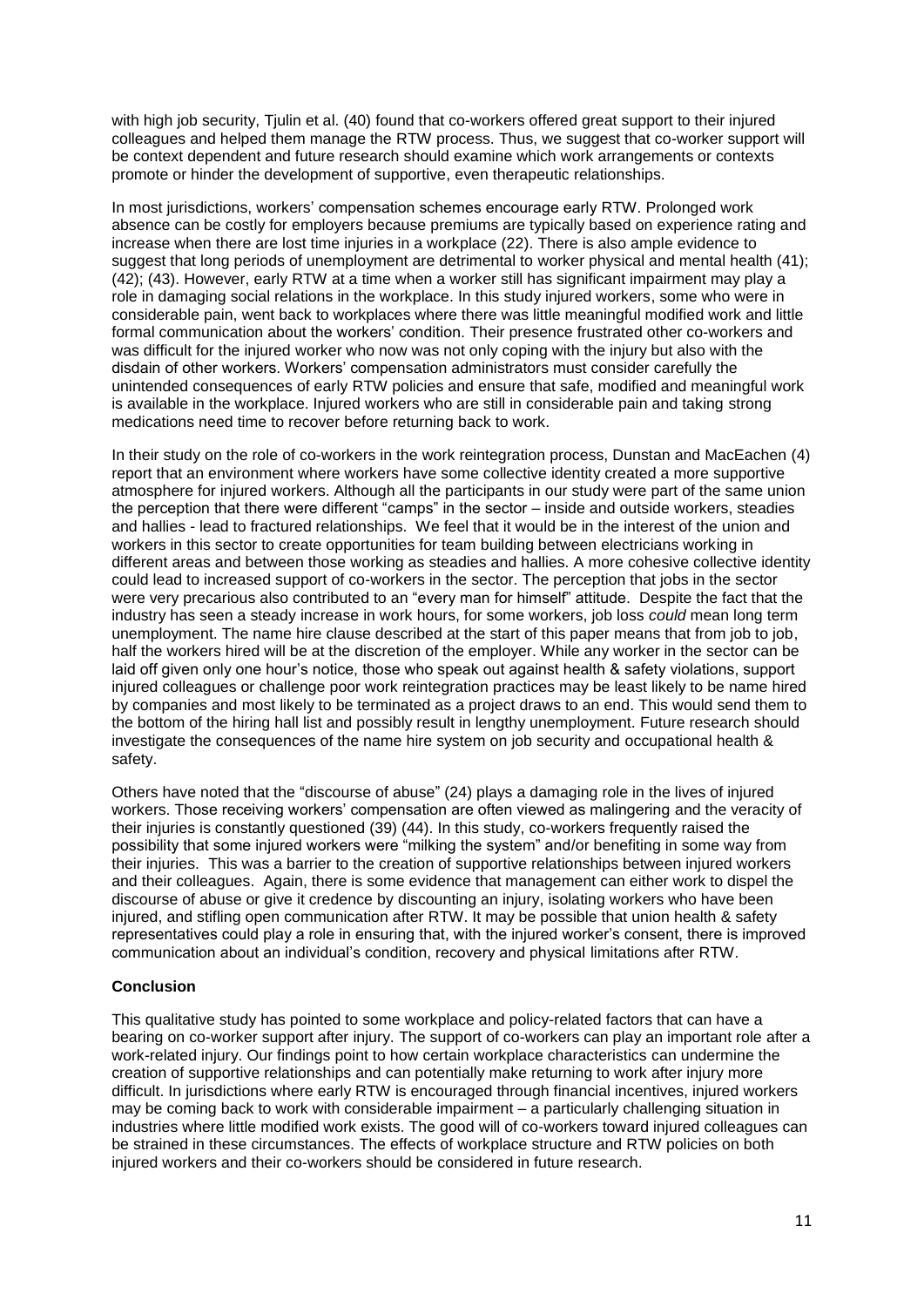# **Acknowledgements:**

The authors wish to acknowledge the Workplace Safety & Insurance Board that funded this research. Thank you to Richard Wells, Carmine Tiano and Ed Ryan who were part of the study advisory committee.

# **References**

<span id="page-11-0"></span>1. Katz JN, Amick BC, Keller R, Fossel AH, Ossman J, Soucie V, et al. Determinants of work absence following surgery for carpal tunnel syndrome. American Journal of Industrial Medicine. 2005;47(2):120-30.

<span id="page-11-1"></span>2. MacEachen E, Clarke J, Franche RL, Irvin E, Workplace-based Return Work G. Systematic review of the qualitative literature on return to work after injury. Scandinavian Journal of Work Environment & Health. 2006;32(4):257-69.

<span id="page-11-2"></span>3. Tjulin A, Maceachen E, Stiwne EE, Ekberg K. The social interaction of return to work explored from co-workers experiences. Disability and Rehabilitation. 2011;33(21-22):1979-89.

<span id="page-11-3"></span>4. Dunstan DM, Ellen. Bearing the brunt: Co-workers' experiences of work reintegration process. Journal of Occupational Rehabilitation. 2012;22(On-line first. DOI 10.1007\s10926-012- 9380-2).

<span id="page-11-4"></span>5. Loisel P. Intervention for return to work - what is really effective? Scandinavian Journal of Work Environment & Health. 2005;31(4):245-7.

<span id="page-11-5"></span>6. Iles RA, Davidson M, Taylor NF. Psychosocial predictors of failure to return to work in nonchronic non-specific low back pain: a systematic review. Occupational and Environmental Medicine. 2008;65(8):507-+.

<span id="page-11-6"></span>7. Ammendolia C, Cassidy D, Steensta I, Soklaridis S, Boyle E, Eng S, et al. Designing a workplace return-to-work program for occupational low back pain: an intervention mapping approach. BMC Musculoskeletal Disorders. 2009;10.

<span id="page-11-7"></span>8. Franche RL, Murray E, Ibrahim S, Smith P, Carnide N, Cote P, et al. Examining the Impact of Worker and Workplace Factors on Prolonged Work Absences Among Canadian Nurses. Journal of Occupational and Environmental Medicine. 2011;53(8):919-27.

<span id="page-11-8"></span>9. Linton SJ. Occupational psychological factors increase the risk for back pain: A systematic review. Journal of Occupational Rehabilitation. 2001;11(1):53-66.

<span id="page-11-9"></span>10. Nguyen TH, Randolph DC. Nonspecific low back pain and return to work. American Family Physician. 2007;76(10):1497-502.

<span id="page-11-10"></span>11. Franche RL, Cullen K, Clarke J, Irvin E, Sinclair S, Frank J, et al. Workplace-based return-towork interventions: A systematic review of the quantitative literature. Journal of Occupational Rehabilitation. 2005;15(4):607-31.

<span id="page-11-11"></span>12. Pransky GS, Shaw WS, Franche RL, Clarke A. Disability prevention and communication among workers, physicians, employers, and insurers current models and opportunities for improvement. Disability and Rehabilitation. 2004;26(11):625-34.

<span id="page-11-12"></span>13. Shaw WS, Robertson MM, Pransky G, McLellan RK. Employee perspectives on the role of supervisors to prevent workplace disability after injuries. Journal of Occupational Rehabilitation. 2003;13(3):129-42.

<span id="page-11-13"></span>14. Kenny D. Barriers to occupational rehabilitation: An exploratory study of long-term injured workers. Journal of Occupational Health and Safety, Australia and New Zealand 1995;11(2):249-56.

<span id="page-11-14"></span>15. Nordqvist C, Holmqvist C, Alexanderson K. Views of laypersons on the role employers play in return to work when sick-listed. Journal of Occupational Rehabilitation. 2003;13(1):11-20.

<span id="page-11-15"></span>16. Schminke M, Ambrose ML, Neubaum DO. The effect of leader moral development on ethical climate and employee attitudes. Organizational Behavior and Human Decision Processes. 2005;97(2):135-51.

<span id="page-11-16"></span>17. Gillen M, Baltz D, Gassel M, Kirsch L, Vaccaro D. Perceived safety climate, job demands, and coworker support among union and nonunion injured construction workers. Journal of Safety Research. 2002;33(1):33-51.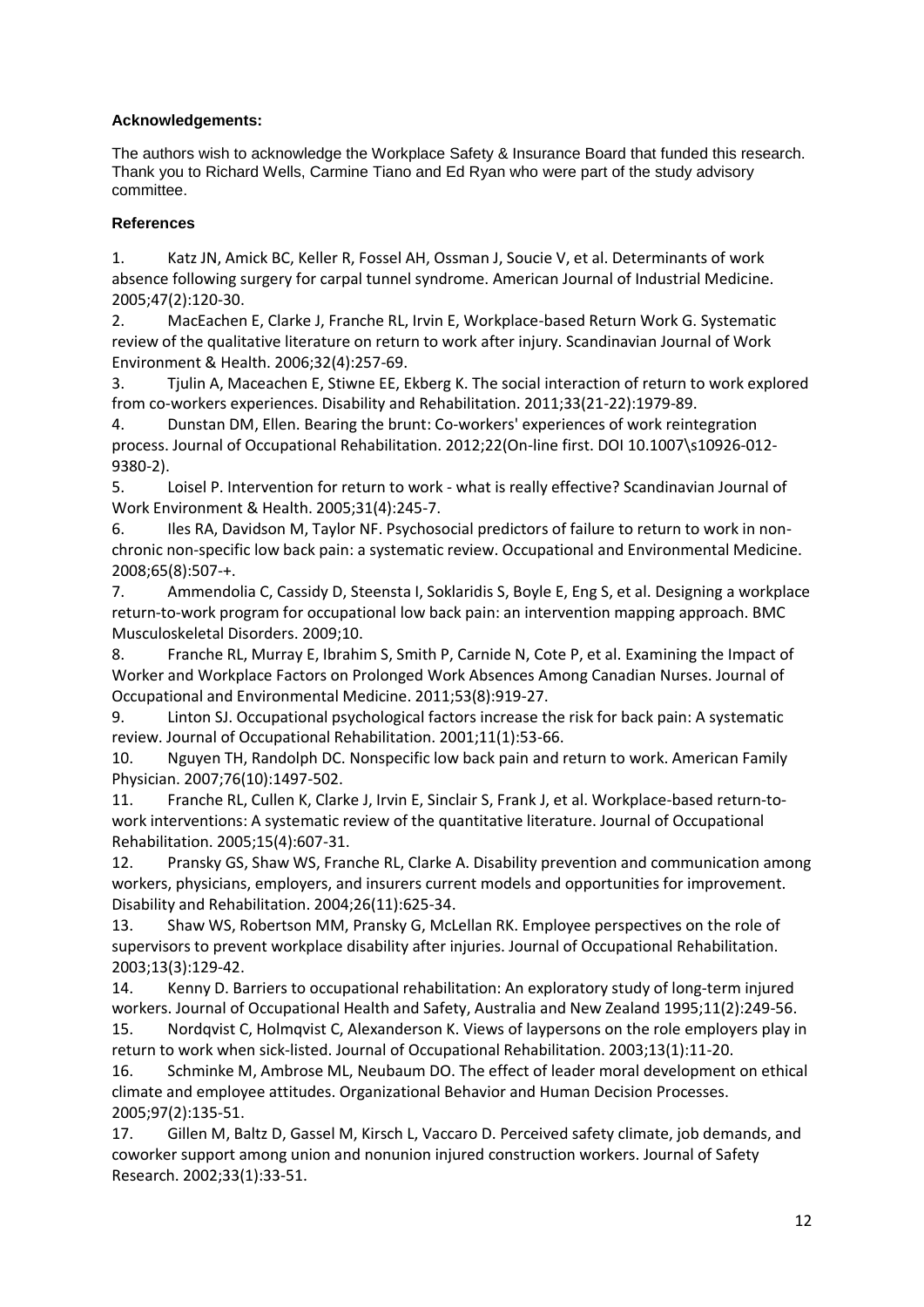<span id="page-12-0"></span>18. Schultz IZ, Crook J, Meloche GR, Berkowitz J, Milner R, Zuberbier OA, et al. Psychosocial factors predictive of occupational low back disability: towards development of a return-to-work model. Pain. 2004;107(1-2):77-85.

<span id="page-12-1"></span>19. van der Weide WE, Verbeek J, Salle HJA, van Dijk FJH. Prognostic factors for chronic disability from acute low-back pain in occupational health care. Scandinavian Journal of Work Environment & Health. 1999;25(1):50-6.

<span id="page-12-2"></span>20. Lysaght RM, Larmour-Trode S. An exploration of social support as a factor in the return-towork process. Work-a Journal of Prevention Assessment & Rehabilitation. 2008;30(3):255-66.

<span id="page-12-3"></span>21. Baril R, Clarke J, Friesen M, Stock S, Cole D, Work Ready G. Management of return-to-work programs for workers with musculoskeletal disorders: a qualitative study in three Canadian provinces. Social Science & Medicine. 2003;57(11):2101-14.

<span id="page-12-4"></span>22. Mansfield LM, E.; Tompa, E.; Kalcevich, C.; Endicott, M.; Yeung, N. A critical review of literature on experience rating in workers' compensation systems. Policy and Practice in Health and Safety. 2012;10(1):3-25.

<span id="page-12-5"></span>23. Larsson A, Gard G. How can the rehabilitation planning process at the workplace be improved? A qualitative study from employers' perspective. . Journal of Occupational Rehabilitation. 2003;13(3):169-81.

<span id="page-12-6"></span>24. Eakin J, MacEachen E, Clarke J. 'Playing it smart' with return to work: small workplace experience under Ontario's policy of self-reliance and early return. Policy and Practice in Health and Safety. 2003;1 (1 ):19 - 41

<span id="page-12-7"></span>25. Gates L. Workplace accommodation as a social process. Journal of Occupational Rehabilitation. 2000;10(1):85-98.

<span id="page-12-8"></span>26. Ontario's construction labour force and employment 2011- Electricians [database on the Internet]. 2012 [cited August 27, 2012]. Available from: [http://www.ocsconex.com/chart.cfm.](http://www.ocsconex.com/chart.cfm)

<span id="page-12-9"></span>27. Electrical Contractors Association of Toronto and the International Brotherhood of Electrical Workers, Principal Agreement, (2010).

<span id="page-12-10"></span>28. Gunduz T, Elcioglu O, Cetin C. Intensity and localization of trauma in non-fatal electrical injuries. Ulusal Travma Ve Acil Cerrahi Dergisi-Turkish Journal of Trauma & Emergency Surgery. 2010;16(3):237-40.

<span id="page-12-11"></span>29. Botje D, Zoer I, Ruitenburg MM, Frings-Dresen MHW, Sluiter JK. On-site observations of physical work demands of train conductors and service electricians in the Netherlands. Ergonomics. 2010;53(8):1016-23.

<span id="page-12-12"></span>30. Bracken TD, Kavet R, Patterson RM, Fordyce TA. An Integrated Job Exposure Matrix for Electrical Exposures of Utility Workers. Journal of Occupational and Environmental Hygiene. 2009;6(8):499-509.

<span id="page-12-13"></span>31. de Souza SF, Carvalho FM, de Araujo TM, Porto LA. Psychosocial factors of work and mental disorders in electricians. Revista de Saude Publica. 2010;44(4):710-7.

<span id="page-12-14"></span>32. Hanna AS, Menches CL, Sullivan KT, Sargent JR. Factors affecting absenteeism in electrical construction. Journal of Construction Engineering and Management-Asce. 2005;131(11):1212-8.

<span id="page-12-15"></span>33. Stocks SJ, Turner S, McNamee R, Carder M, Hussey L, Agius RM. Occupation and workrelated ill-health in UK construction workers. Occupational Medicine-Oxford. 2011;61(6):407-15.

<span id="page-12-16"></span>34. Workplace S, Insurance B. Benefits for injured or ill workers: overview Workplace Safety and Insurance Board, viewed on June 14 2011, <

http://www.wsib.on.ca/en/community/WSIB/230/ArticleDetail/24338?vgnextoid=6fe6f3bff3d0c210 VgnVCM100000469c710aRCRD > 2011.

<span id="page-12-17"></span>35. Fordyce TA, Kelsh M, Lu ET, Sahl JD, Yager JW. Thermal burn and electrical injuries among electric utility workers, 1995-2004. Burns. 2007;33(2):209-20.

<span id="page-12-18"></span>36. Corbin J, Strauss A. Grounded theory method: Procedures, canons, and evaluative criteria. Qualitative Sociology. 1990;13:3-21.

<span id="page-12-19"></span>37. Glaser B. Basics of grounded theory analysis: Emergence versus forcing. Mill Valley: Sociology Press; 1994.